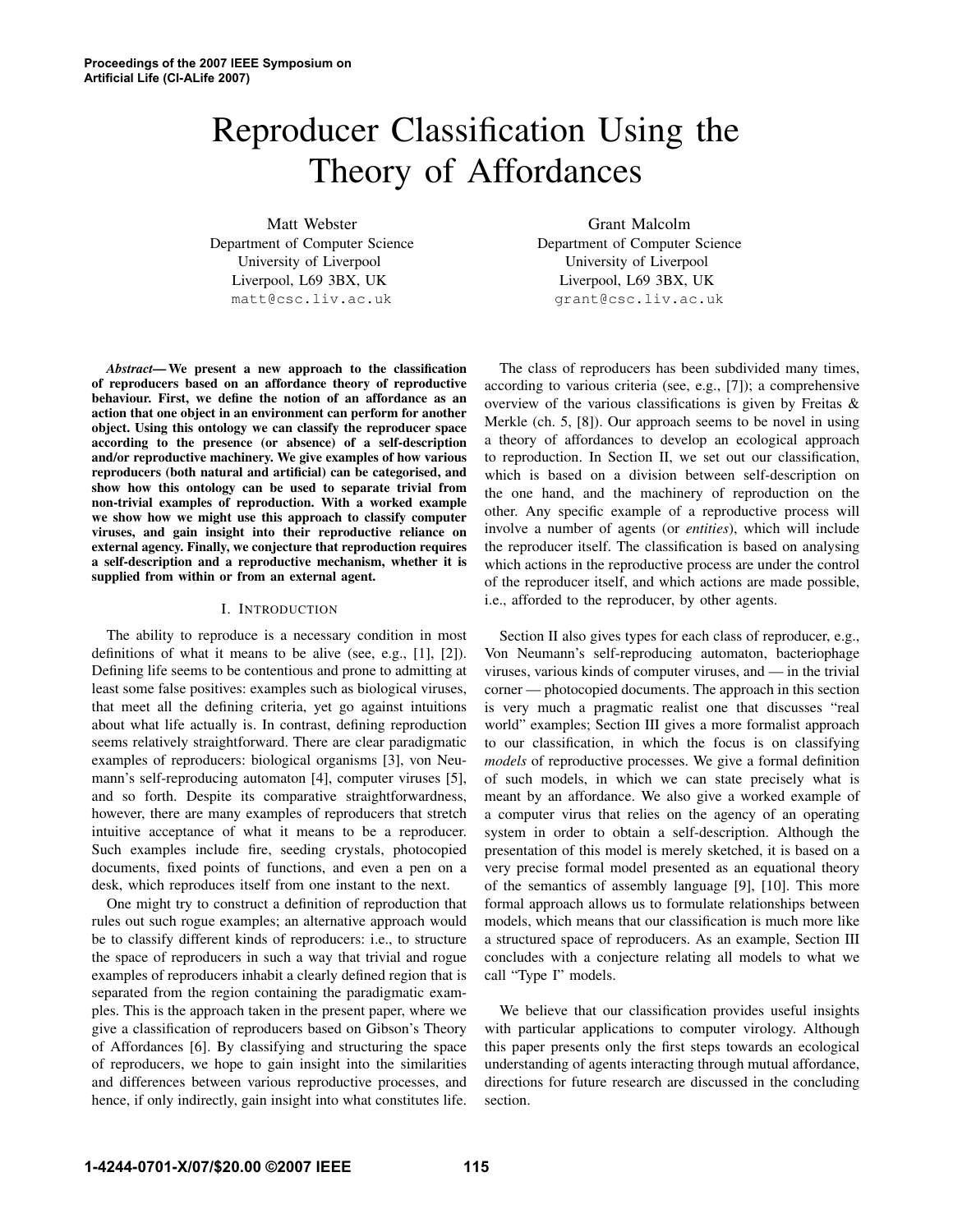# II. CLASSIFICATION USING AFFORDANCES

Here we present four abstract types for reproduction, based on analysis of classic formal models of reproduction, e.g., von Neumann's self-reproducing automaton in an unmodified and two modified versions to define the different types of nontrivial reproducers (*Types I, II and III*), and gliders such as those seen in Conway's Game of Life [11] to define trivial reproducers (*Type IV*).

We shall see that these types are the four corners of a reproducer classification space, and that real-life reproducers (such as biological organisms, artificial organisms, and computer viruses) occupy different points within this space depending on their reproductive reliance on themselves and their environment.

## *A. Affordance Theory*

Affordance theory describes the functional relationships between an animal and its environment [6]. For an animal, an affordance is an "opportunity for action." For example, a piece of food affords an animal nourishment, a tree affords it the ability to climb to safety, and a cave affords shelter. We use affordances to form a classification of reproducers based on the functionality that they afford to themselves and the functionality that their environment affords them, with respect to reproduction.

Here we use "affordance" metaphorically; we apply it to reproducers rather than animals, replacing "animal" with "reproducer" in Gibson's original definition. If we allow this slight expansion of the definition of the word, this affordancebased ontology can afford us an intuitive and novel way of approaching the classification of reproducers.

(Please note: the word "affordance" has come to mean "perceived affordance" in the domain of human-computer interaction. Torenvliet [12] gives a thorough discussion of the confusion that has arisen, and the correct meaning of the word.)

*1) Philosophical Note:* Gibson describes a niche in an environment, into which an organism fits, as a "set of affordances" [6]. In this paper we categorise different types of reproducer according to the sets of affordances corresponding to different reproductive niches. Gibson's affordance theory was preceded philosophically by Hume's bundle theory of ontology [13], which sought to describe all objects in terms of their functions only. In that sense, we seek to gain insight into the different categories of reproducer through a bundle theory of reproduction.

## *B. Type I*

John von Neumann's self-reproducing automaton was the first mathematical simulation of a reproductive process. Von Neumann identified that reproduction is possible when the reproducer has a self-contained self-description, and a reproductive machinery that interprets the self-description as a set of instructions for producing an offspring [4]. From an abstract point of view, this is the same process that biological organisms undergo during reproduction, where the genome (cf.

self-description) is interpreted by the reproductive machinery within the organism to produce an offspring. We will call this mode of reproduction Type I. The von Neumann reproducer is completely self-reliant with respect to reproduction, as its reproductive mechanism and self-description are completely self-contained. The self-description consists of a tape that is attached to the automaton. The reproductive mechanism of the automaton consists of the method by which the tape is read and translated into a sequence of instructions, which are fed to the constructing arm in order to construct the offspring.

*1) Example: Langton's Loop:* Langton's self-reproducing loops consist of an outer sheath which encapsulates a sequence of cells with various states (a data signal), which effectively correspond to instructions to the construction arm for building an offspring loop [14]. The self-description here is the data signal within the sheath, and the reproduction mechanism is the means by which the instruction in the self-description are "interpreted" by the constructing arm. Both the self-description and reproductive mechanism are self-contained, and therefore this particular case of reproduction belongs in Type I.

# *C. Type II*

Biology, as well as artificial life and computer virology, presents us with examples of reproduction that do not fit into Type I. For example, biological viruses such as the T4 bacteriophage (Fig. 1) have a self-contained self-description, but lack a completely self-contained reproductive machinery to interpret the self-description and produce an offspring. Instead, these viruses inject their viral self-description into a host cell (e.g., a bacterium, in the case of T4) where it essentially hijacks the reproductive mechanism of the cell so that the cell no longer creates copies of itself, but rather copies of the virus.

A Type II reproducer differs from Type I in that it lacks a completely self-afforded reproductive mechanism. There is a self-afforded self-description mechanism, but the reproductive mechanism is afforded (at least in part) by an external agent to the Type II reproducer.

*1) Example: Automaton with Self-Description:* An example of a Type II reproducer would be an automaton similar to the von Neumann self-reproducing automaton. This automaton does not need to be a universal constructor, or have any construction abilities at all. It must, however, contain a selfdescription such that when it is interpreted by an external agent with constructing abilities (i.e., an external reproductive mechanism) the resulting construction is an offspring of the reproducer. The Type II reproducer then reproduces by the agency of an external constructor that takes the self-description within the reproducer and creates an offspring based on it.

*2) Example: T4 Bacteriophage:* The T4 bacteriophage affords itself a complete and sufficient self-description in the form of its genome, encoded as DNA or RNA (see Fig. 1). The first stage in the reproductive process (the injection of the genetic material into the host bacterium) is performed by the T4 itself, and therefore part of the reproductive mechanism is self-contained. However, since all of the subsequent stages of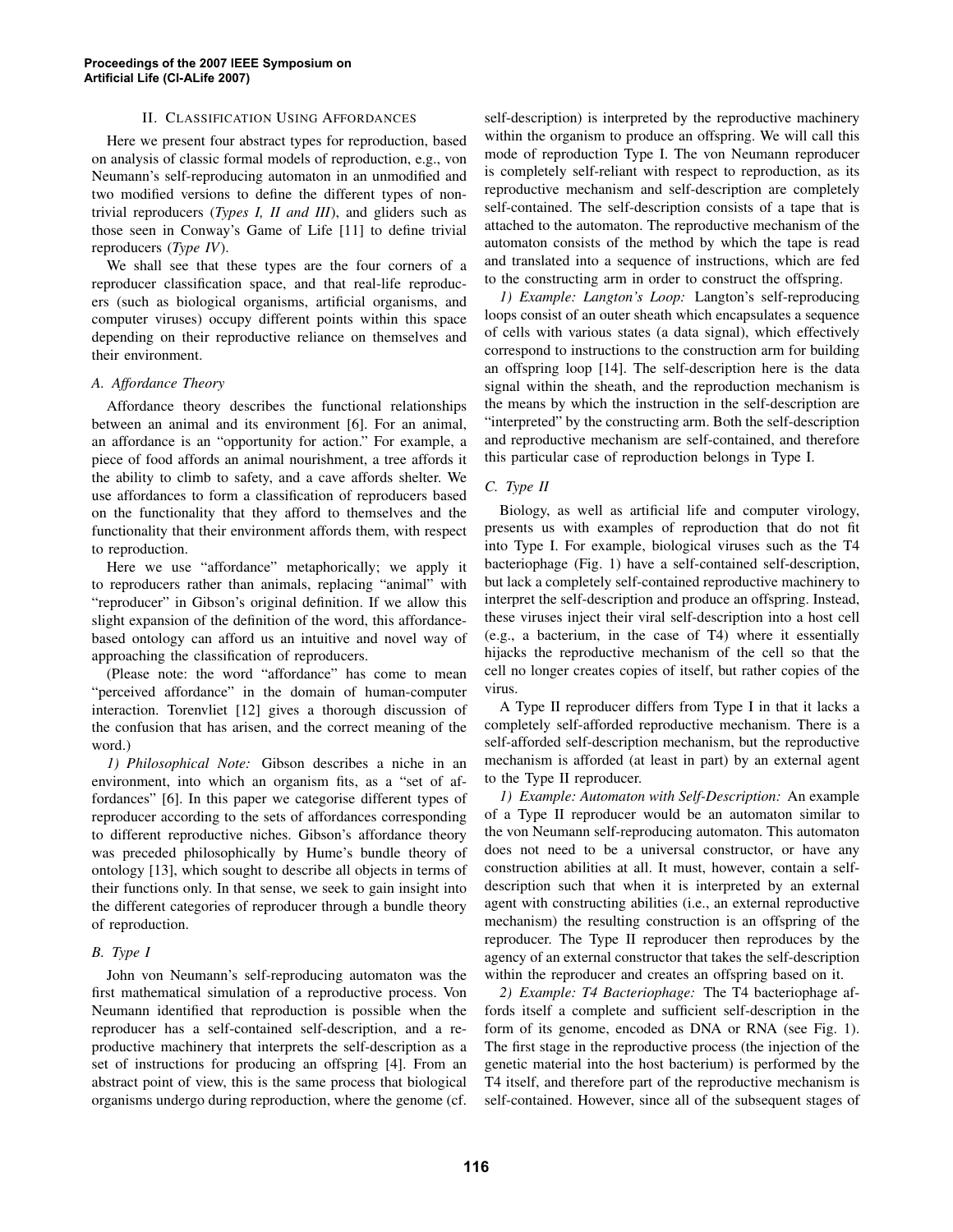

Fig. 1. The T4 bacteriophage virus. The legs of the T4 attach themselves to the cell wall of a bacterium. Then, using the base plate and tail as an injection mechanism, the genetic material in the head is transferred to the interior of the host cell, where it hijacks the reproductive mechanism of the cell in order to reproduce. Image source: [15].

the reproduction are afforded by the bacterium, we can say the mode of reproduction for the T4 bacteriophage is Type II.

# *D. Type III*

So far we have described two reproductive types corresponding to the case where a self-description and a reproductive mechanism are afforded completely by a reproducer to itself (Type I), and the case where a self-description is afforded by the reproducer to itself but the reproductive mechanism is (at least partially) afforded by some other agent (Type II). Let us consider a reproducer that does not afford itself a self-description completely, but does afford itself a complete reproductive mechanism. Therefore, in order to complete its reproductive cycle it must obtain a complete self-description. We call this Type III reproduction.

Type III reproducers differ from Type I reproducers in that they lack a completely self-afforded self-description, but they do have a complete and sufficient self-afforded reproductive mechanism. In terms of the von Neumann self-reproducing automaton, we can visualise an Type III reproducer as being a von Neumann self-reproducing automaton without the input tape providing a self-description. The reproductive cycle can then only be completed by the action of an external agent that provides a self-description suitable for interpretation by the reproductive machinery of the self-reproducing automaton.

*1) Example: Compiler:* A compiler (in self-reproducing automata terms) is a constructor of programs, which takes as its input a sequence of symbols in some programming language (i.e., source code). A compiler can be given its own source code (self-description) as input, and as a result it will create a copy of itself based on these instructions. Therefore, a compiler has a completely self-afforded reproductive mechanism, but the self-description is afforded by external agency. Therefore a compiler is a Type III reproducer.

*2) Example: Damaged Bacterium:* It is difficult to think of a biological example approximating Type III reproduction. However, we might imagine a bacterium that has been

damaged so that it no longer contains any genetic material. At this point there will be no self-description but there will be a completely self-afforded reproductive mechanism, and reproduction will only be possible through the action of an external agent that affords a sufficient self-description.

# *E. Type IV*

Let us now consider a reproducer that does not afford itself completely either a self-description or a reproductive mechanism. If reproduction is to take place it follows that some agent external to the reproducer must provide the necessary selfdescription and reproductive mechanism. We call this Type IV reproduction.

*1) Example: Game of Life Gliders:* Cellular automaton (CA) gliders in Conway's Game of Life [11] are able to reproduce trivially thanks to the transition rule of the CA. Here, the state of the CA at a particular instant stores the glider's description, and therefore acts as a self-description for the glider. The reproductive mechanism is provided by the transition rule which maps one state of the CA to the next, and causes the glider to reproduce to a new point on the CA grid. Therefore a glider is a Type IV reproducer, as it does not afford itself completely either a reproductive mechanism or a self-description.

*2) Example: The Photocopy:* The information stored in writing on a piece of paper is able to reproduce trivially in an environment with a photocopier. A piece of paper is fed into the photocopier, at which point it is scanned and a representation (digital or otherwise) which captures the appearance of the piece of paper is created. This representation is a self-description for the piece of paper. This representation is then fed to the printer within the photocopier, which creates a facsimile of the original piece of paper in the form of a photocopy. This printing process is the reproductive mechanism for the writing on the paper. The photocopy therefore does not afford itself completely either a self-description or reproductive mechanism, making it a Type IV reproducer.

The photocopy as an example of trivial reproduction was given by Taylor [16].

# *F. Degrees of Reliance on External Agency*

We have given four types of reproduction based on a reproducer's ability to afford itself completely either a reproductive mechanism or a self-description (see Fig. 2). Where a reproducer lacks ability in either way (i.e., in Types II, III and IV) it should be possible to further categorise reproducers according to degrees of reliance on external agency. For example, a T4 bacteriophage affords itself part of its reproductive mechanism (i.e., the DNA/RNA injection mechanism), and is therefore less reliant on external agency than, for example, a disabled T4 bacteriophage that cannot perform the DNA/RNA injection action.

# III. A FORMAL APPROACH TO MODELLING **AFFORDANCES**

The preceding discussion has focused on the distinguishing characteristics of the four types of reproduction. These char-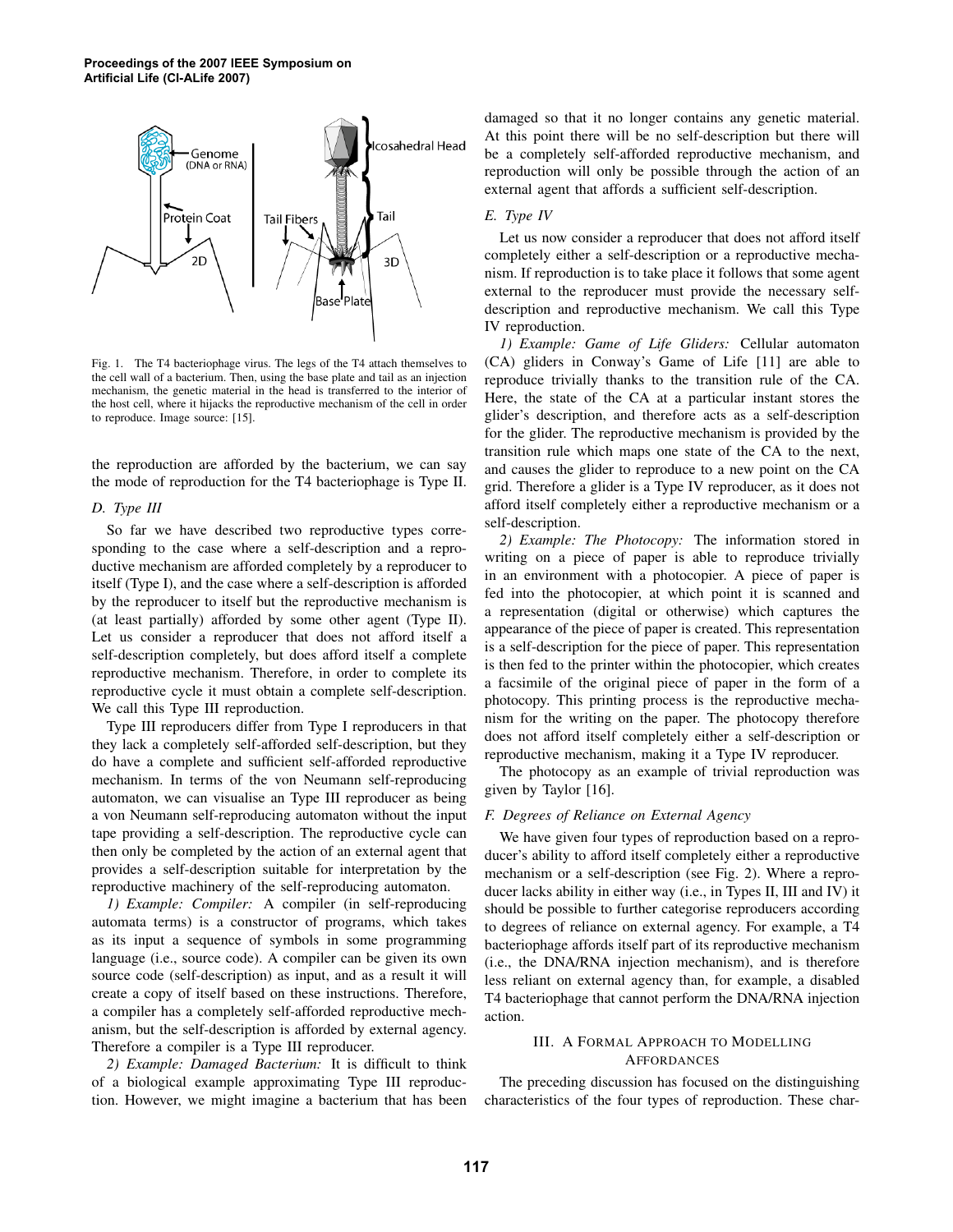#### **Proceedings of the 2007 IEEE Symposium on Artificial Life (CI-ALife 2007)**

|                         | Type III                                    | Type I                                    |
|-------------------------|---------------------------------------------|-------------------------------------------|
| $rm \in$<br>Aff(r,r)    | e.g., von Neumann automaton<br>without tape | e.g., von Neumann automaton<br>with tape  |
|                         | Type IV                                     | Type II                                   |
| $rm \notin$<br>Aff(r,r) | e.g., cellular automaton glid-<br>ers       | e.g., automaton with self-<br>description |
|                         | $sd \notin Aff(r,r)$                        | $sd \in Aff(r,r)$                         |

Fig. 2. The four reproducer types, where  $r$  is a reproducer,  $rm$  is the action corresponding to the reproductive mechanism, sd is the action corresponding to the self-description and  $Aff(r, r)$  is the set of actions that r affords itself. If some action  $a \notin Aff(r, r)$ , then  $a \in Aff(e, r)$ , where e is some external entity.

acteristics were described in terms of the actions afforded by entities to other entities. The identification of the entities and actions involved in a process, and the allocation of affordances among these entities, depends upon the level of abstraction at which the process is viewed: in other words, what we are characterising is not so much processes themselves, as models of processes. A long-term goal of our research is not just to classify models of self-reproductive processes, but to be able to compare and relate different models. This might allow us, for example, to identify strategies for self-reproduction, such as the various ways of "hijacking" the reproductive machinery of other reproducers: bacteriophage viruses and computer viruses rely on another, general-purpose reproductive mechanism proteins that will copy any DNA or RNA sequence; universal constructors or compilers that will work on any input sequence of instructions, and so forth. A deep understanding of such strategies would be useful, for example, in computer virology, in designing security protocols for mobile processes. We believe that such advances are most likely to be achieved by providing formal notions of model and relationships between models, along the lines of the relationships between algebraic theories of formal ontologies (see, e.g., [17]).

In this section, we give a more formal approach to modelling self-reproduction and affordances. We begin by defining what we mean by a model of a reproductive process, and what an affordance is in such models. We then give a worked example in Section III-B of a copier computer virus. Finally, Section III-C gives a first step towards relating models of reproductive processes by stating a conjecture that all such processes can be viewed at some stage in their reproduction processes, and at some level of abstraction, as Type I reproducers.

## *A. Models and Affordances*

We assume that any model of a reproductive process identifies the states of affairs within which the process plays itself out. In more formal processes, such as the von Neumann self-reproducing automaton or computer viruses, these states of affairs may be very clearly and precisely defined: e.g., the states of the grid of cellular automata, or the states of a computer that contains a virus, including the files stored on disk, the contents of working memory, and so forth. The example we present in Section III-B below uses a very formal description of such computer states based on previous work in modelling computer viruses through an algebraic theory that captures the semantics of a computer assembly language [10], [9]. In more "real life" examples, such as the T4 bacteriophage, these states may be more abstractly presented: e.g., some aqueous solution containing cells and viruses, with perhaps some virus attached to some cell membrane, or some cell having been injected with viral DNA, and so forth.

Two key elements of the states of a model are the entities that partake in the various states, and the actions that allow one state to evolve into another state. For example, we might consider some aqueous solution containing bacteria and bacteriophages, and we might identify a particular state in which a particular bacterium and a particular bacteriophage are present, and close to each other. If the bacteriophage attaches to the bacterium, this action takes us to a new state in which both the bacterium and bacteriophage are present, but now rather than merely being in the bacterium's neighbourhood, the bacteriophage is latched on to the cell's outer membrane. In general, we assume that a model identifies the key entities or agents that take part in the process being modelled, and has some way of identifying whether a particular entity occurs in a particular state of affairs (e.g., once an infected bacterium's cell membrane has ruptured, that bacterium will presumably no longer be present in any further states). We also assume that a model identifies those actions that are relevant to the process being modelled, and describes which actions may occur to allow one state of affairs to be succeeded by another. (In computer science, we call such a structure describing states, actions, and a relation of succession, a "labelled transition system"; as far as modelling is concerned, a key property is that these need not be deterministic: there may be several states that may succeed another state as the result of some particular action.)

This basic framework allows us to talk about reproductive processes: we can say that reproduction means that there is some entity  $r$  (the reproducer), some state  $s$  (the initial state of the reproductive process) with  $r$  present in state  $s$  (denoted " $r$ :  $s$ " — see Definition 1 in this section) and some sequence  $w =$  $a_1, \ldots, a_n$  of actions, such that w leads, through a succession of intermediate states, to a state  $s'$  with  $r : s'$ . This, of course, allows for trivial reproductive processes, in which the entity  $r$  simply persists through the successive states from  $s$  to  $s'$ , but also allows for more interesting cases where  $r$  is, e.g., a von Neumann self-reproducing automaton, and the succession of states represents all the intermediate states involved in the construction of its copy. We assume that the relation  $r : s$ can be made abstract enough to accommodate an appropriate laxity in the notion of entity: i.e., we should gloss  $r : s$  as stating that the entity  $r$ , or a copy of  $r$ , or even a possible progeny of  $r$ , is present in the state  $s$ . In computer virology, such an abstraction was explicit in the pioneering work of Cohen [5], where a virus was identified with the *set* of forms that the virus could take. This approach is useful for so-called metamorphic viruses that, in an attempt to avoid detection, may mutate their source code. Cohen's sets of possible forms are referred to as "viral sets"; we might say that our approach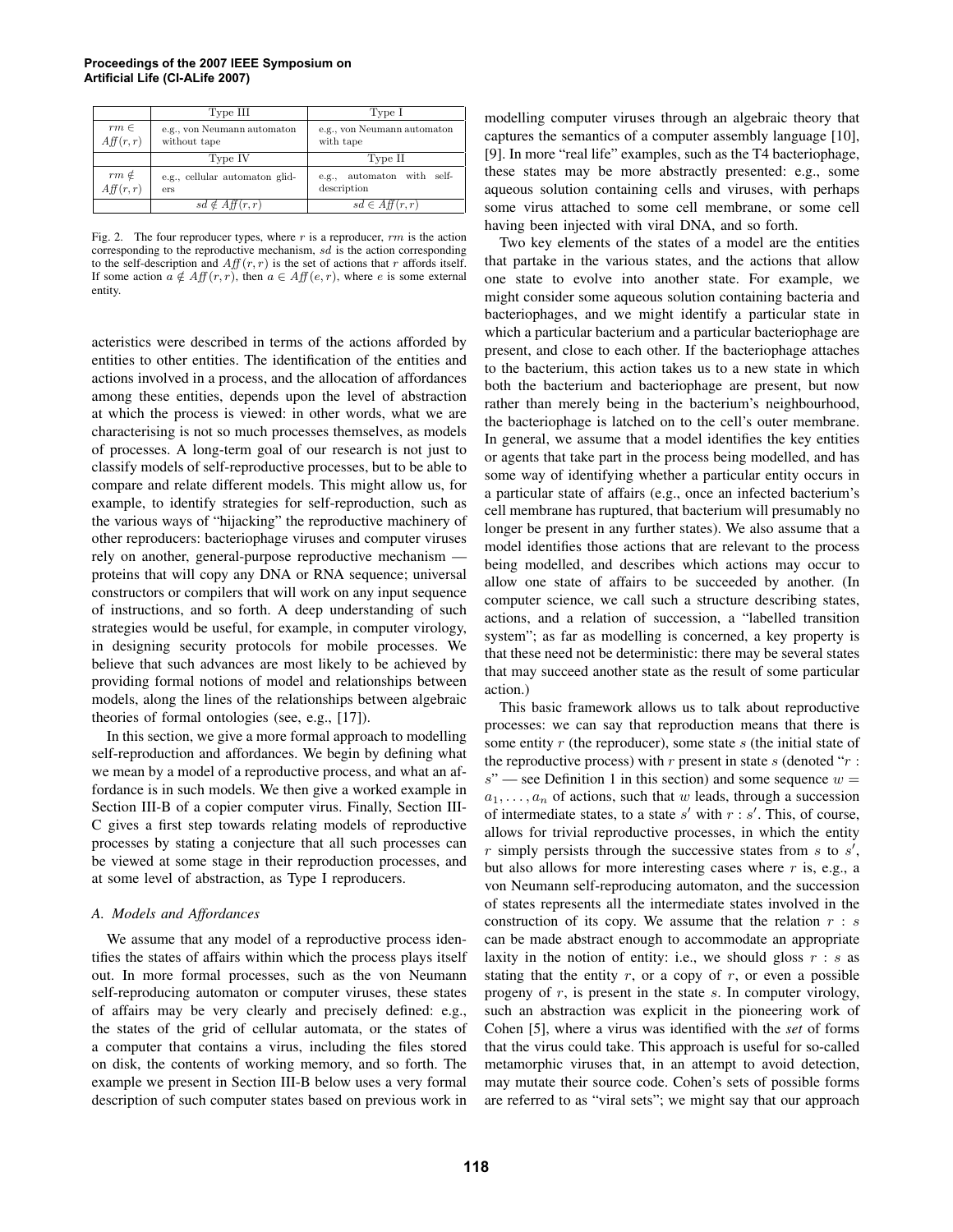identifies entities modulo "self sets."

In the previous section, we saw that it was possible to characterise various types of self-reproductive systems, including trivial systems, by means of affordances. In the more formal approach of this section, we can say that affordances are ways of carving up possible actions among the entities of the system. Actions may be afforded by one entity to another. We write  $Aff(e, e')$  for the actions that entity e affords to entity e'. The idea is that these are actions that are available to  $e'$  only in states where  $e$  is present. Thus, we require that a model carves up these actions in a coherent way: formally, for any state  $s$ where  $e'$  is present, the action  $\alpha$  is possible (i.e.,  $\alpha$  leads to at least one state that succeeds s) only if  $e$  is also present in  $s$ .

These assumptions on models are captured in the following *Definition 1:* A *model of a reproductive system* consists of:

- a set S of *states*;
- a set Ent of *entities*;
- a relation  $\Box$ : between entities and states, where for entities  $e$  and states  $s, e : s$  indicates that  $e$  is present in the state s;
- a set A of *actions*;
- a ternary relation  $\longmapsto$  of *succession*:  $s \stackrel{a}{\longmapsto} s'$  means that the action  $a$  occurring in the state  $s$  leads to the new state  $s^{\prime}$ ;
- a function  $Aff$  that assigns to two entities  $e$  and  $e'$ , a set  $Aff(e, e')$  of possible actions, in such a way that if  $a \in \hat{Aff}(e, e'),$  then for all states s with  $e' : s: a$  is possible in s (i.e., if  $s \stackrel{a}{\longmapsto} s'$  for some state s') if and only if  $e : s$ . Notionally,  $Aff(e, e')$  is the set of affordances that  $e$  gives to  $e'$ .

As an immediate corollary of this definition, we have that an action  $a$  is afforded by some entity  $e$  to itself implies that the action  $a$  is possible in all states in which  $e$  is present. That is, the ability to perform that action depends only on the presence of e itself.

We saw above that this basic framework allows us to characterise reproduction, in a way that allowed trivial, i.e., Type IV, examples. We can specify Type I reproduction by requiring the following: some entity r (the reproducer); states  $s_0$ ,  $s_1$ and  $s_2$ , with  $r : s_0$  and  $r : s_2$ ; a sequence  $sd = a_1, \ldots, a_n$ of actions (which notionally obtain a self-description of  $r$ ), with  $s_0 \stackrel{sd}{\longrightarrow} s_1$ ; an entity d (the description) with  $d : s_1$ ; and a sequence  $rm = b_1, \ldots, b_m$  of actions (which notionally is the process of creating a copy from the description) with  $s_1 \xrightarrow{rm} s_2$ . Finally, we require that this be Type I reproduction, by requiring that  $rm, sd \in Aff(r,r)$ . (Note that we freely extend the succession relation  $s \stackrel{a}{\longmapsto} s'$  and the affordance function  $Aff$  to sequences of actions; the details are quite straightforward, and omitted here.) Specifications of Types II, III and IV are similar.

## *B. Worked Example*

In order to illustrate a concrete example of reproducer classification, we present the copier computer virus (Fig. 3). The virus shown here is written in SPL, an ad hoc programming language designed specifically for the purpose of modelling computer viruses [10]. The syntax and semantics of SPL are defined formally using OBJ, a formal notation for algebraic specification [18].

The copier virus exists in an environment consisting of a file system and an operating system that can manipulate the file system. Programs written in SPL can manipulate the file system using operating system function calls.

The behaviour of the computer virus is as follows. In line 1 the variable fh1 is assigned the returning value of the function getFileHandle, which returns an arbitrary file handle from the file list. In line 2 the function getSelfName is called in order to return the file handle of the file currently running (i.e., the file handle of "self") and it is assigned to variable myName. In line 3 the variable nfh is set to the value of a new file handle, that is, a file handle that is not currently being used by any other file. This is so that a temporary file can be created and written to during the infection process. In lines 4–5 two variables that are needed for the forthcoming do {\_} while (\_) loop are initialised.

In lines 6–10 we encounter the loop. In the first iteration of the loop, the 0th statement (i.e., the first line) of the file named myName (which is the file currently running and therefore the file containing the virus) is read in by the function  $q$ etLine( $\_$ ,  $\_)$  and assigned to the variable line. Next, this statement is written to the temporary file whose handle is nfh using the writeToFile(\_,\_) function. In line 8 the variable counter is incremented, so that on the next iteration of the loop the following line will be read in and written to the file nfh, and so on.

The net effect of this loop is that a copy of the virus is placed in a temporary file (nfh). The loop stops when the statement that has just been copied (line) is equal to the value of variable lastLine, which is set to label end. label end is the last executable line of the virus program (line 13) and separates the virus from the rest of the infected executable. Clearly, in this case the virus exists in a file alone, but the purpose of the guard is to make sure that in future generations only the virus is copied and not the rest of the host executable.

Next comes a call to the function prepend (nfh, fh1), which causes the statements corresponding to nfh to be added to the start of the file fh1, in the order they appeared in nfh. This is the most crucial stage of viral infection, where the virus attaches itself to the host. In line 12 the temporary file nfh is deleted from the file system. Line 13 is the label mentioned in the previous paragraph, and the final line (14) denotes the end of the file.

The overall effect of running the above virus program is that the virus searches for another executable file in the file system, which it infects by prepending its own code to that of the executable.

*1) Classifying the Copier Virus:* We shall show how the copier virus can be classified using two different models (M and  $N$ ) for the reproductive system. In model  $M$  the entities in the environment are the copier virus  $(cv)$  and the file store  $(f<sub>s</sub>)$ , which contains a list of executable files together with their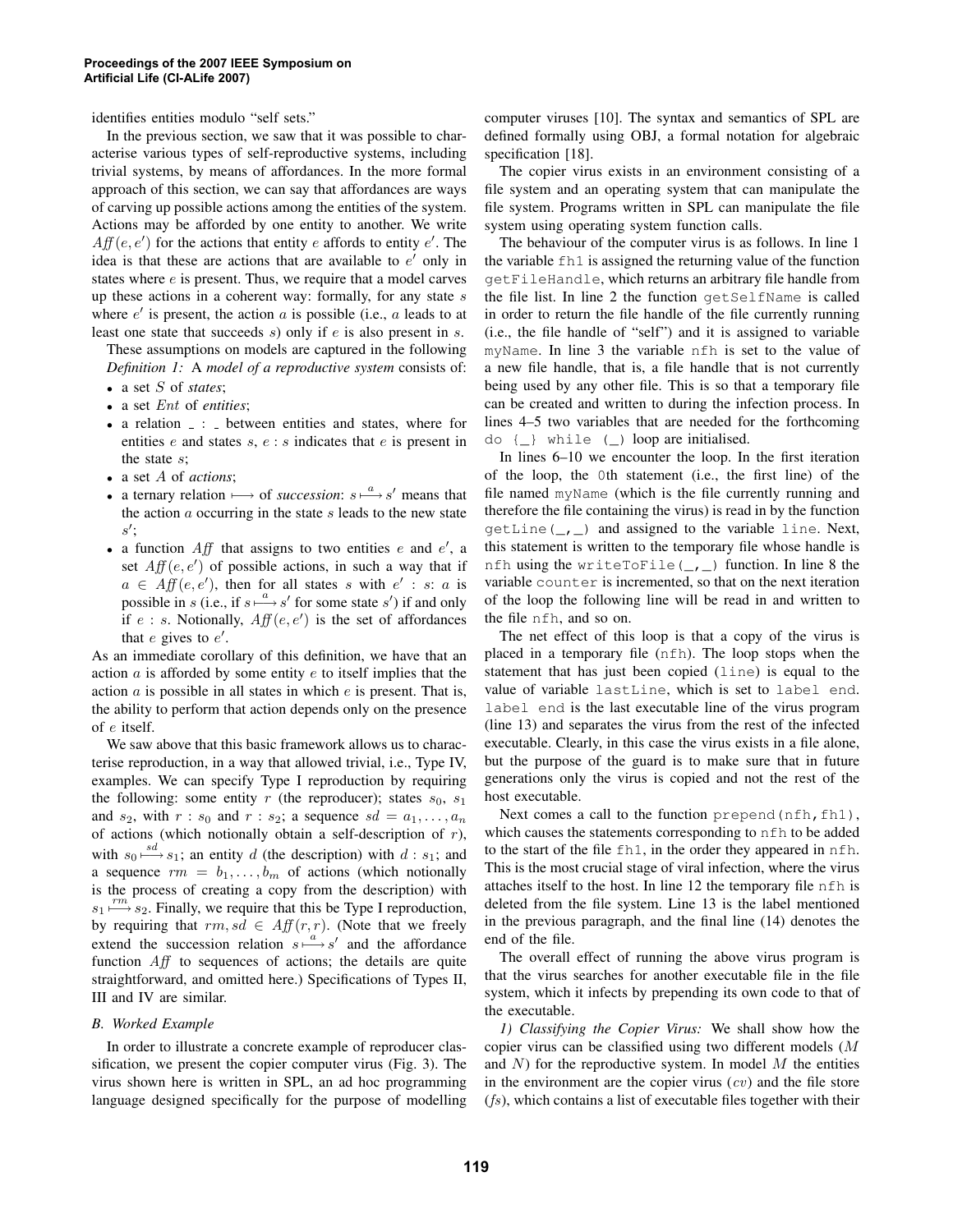#### **Proceedings of the 2007 IEEE Symposium on Artificial Life (CI-ALife 2007)**

```
1 fh1 := getFileHandle ;
2 myName := getSelfName ;
3 nfh := newFileHandle ;
4 counter := 0 ;
5 lastLine := label end ;
6 do { line := getLine(myName,counter) ;
7 writeToFile(line,nfh) ;
8 counter := s(counter) ;
9 eof }
10 while ( not (line == lastLine) ) ;
11 prepend(nfh,fh1) ;
12 deleteFile(nfh) ;
13 label end ;
14 eof
```
Fig. 3. Copier computer virus programmed in SPL.

file handles. The functions provided by the operating system are taken for granted as the "laws of the universe" in which the copier computer virus resides, and are not considered as actions explicitly afforded by the OS in the same way that the laws of thermodynamics are not usually considered to be actions afforded by the Universe on biological reproducers.

In the second model  $N$  the entities are the copier virus  $(cv)$ and the operating system  $(os)$ , which encapsulates the file store from Model  $M$ , as well as a number of operating system  $(OS)$ functions which are used to modify the file store. The model differs from the first model in that the OS is no longer taken for granted as a part of the physical laws of the universe, but rather is viewed as an external agent which affords the computer virus help in the form of actions performed by its function calls.

Some statements in the program  $\Psi$  are afforded by the copier virus to itself. However, certain other statements could not execute without external agency, and these statements are therefore afforded by either the file store (model  $M$ ) or the operating system (model  $N$ ).

Let  $\Psi = \psi_1, \psi_2; \dots; \psi_n$  represent the statement list corresponding to the copier virus algorithm written in SPL. Let the set of states of the environment  $S$  be the set of states of the computer system, which includes a file store. (Therefore, if the file store is updated, the state of computer system changes.) Then, the ternary relation of state succession  $\longmapsto$  is defined as follows:  $\forall \psi_x \in \Psi : s \xrightarrow{\psi_x} s'$ . (The precise semantics of these statements is defined formally using OBJ [10].) Since  $\Psi$  is a list of statements, and each one modifies the state of the machine executing the instructions, it is important to note that  $\forall \psi_x \in \Psi : s \xrightarrow{\psi_x} s'$  iff  $[\![\psi_x]\!] (s) = s'$  where  $[\![\psi_x]\!] (s)$  is the effect of  $\psi_x$  on store s, which is to say that a state transition from s to s' under action  $\psi_x$  is only possible if the effect of  $\psi_x$  on state s is s'. The set of actions A consists only of the statements used by the copier virus algorithm, and therefore  $A = \{\psi_1, \psi_2, \dots, \psi_n\}.$  We can now assign different actions to different affordance sets for models M and N.

```
\psi_1 = fh1 := getFileHandle
\psi_2 = myName := getSelfName
\psi_3 = nfh := newFileHandle
\psi_4 = counter := 0
\psi_5 = lastLine := label end
\psi_6 = do { ... } while ( ... )
\psi_7 = 1ine := getLine(myName, counter)
\psi_8 = writeToFile(line,nfh)
\psi_9 = counter := s(counter)
\psi_{10} = prepend(nfh,fh1)
\psi_{11} = delete\textrm{File}(\texttt{nfh})\psi_{12} = 1abel end
```


*2) Classifying the Copier Virus Using Model* M*:* Model M has two entities: the copier virus and the file store. Therefore,  $Ent_M = \{cv, fs\}$ . Since we have two entities, there are two affordance sets  $Aff(cv, cv)$  and  $Aff(fs, cv)$  we must consider. (Since we are trying to assess the contribution of external agency to cv, it is unnecessary to calculate the sets  $Aff(cv, fs)$ and  $Aff(fs, fs)$ .)

Numbering the statements from  $\psi_1$  to  $\psi_{12}$  (see Fig. 4) we can calculate the dependence on the operating system using set analysis. Let  $rm$  be the set of actions facilitating the reproductive mechanism, and let sd be the set of actions facilitating the self-description acquisition mechanism. Then,  $sd = {\psi_2}$  since this is the statement used to obtain a file handle for acquisition of the self-description (i.e., SPL code) and  $rm = {\psi_8, \psi_{10}, \psi_{11}}$ , since these are the statements which take the self-description and create an offspring within one of the executable files within the file store. We define the statements aided by the file store as those which access the file store, i.e.,  $Aff(f_5, cv) = \{\psi_1, \psi_2, \psi_3\}$ . The statements  $\psi_{4-12} \in Aff(cv, cv)$  since these actions only need the presence of the copier virus (cv). (Even though some of  $\psi_{4-12}$ rely on the file handle obtained by  $\psi_2$  as an affordance from the file store, this information does not need to retrieved again, and therefore the copier virus is able to modify files using the file handles directly and without the help of the file store.) Now we can calculate  $rm∩Aff(fs, cv)$  and  $sd∩Aff(fs, cv)$  in order to specify the reliance on external agency (i.e., in this case, the file store) by the copier virus. So,  $rm \cap Aff(f_8, cv) = \emptyset$ and sd  $\cap$  Aff  $(f_s, cv) = \{\psi_2\}$ . In fact,  $rm \subseteq Aff(cv, cv)$  and  $sd \subseteq Aff(fs, cv)$ , and therefore the copier virus is a Type III reproducer within Model  $M$ , since the defining characteristics of Type III are that the reproductive mechanism is completely self-afforded (i.e.,  $rm \subseteq Aff(cv, cv)$ ) and the self-description is afforded (at least partially) by external agency (i.e., sd  $\nsubseteq$  $Aff(cv, cv)$ ).

*3) Classifying the Copier Virus Using Model* N*:* Model N has two entities: the copier virus and the operating system. Therefore  $Ent_N = \{cv, os\}.$ 

Since we have two entities, there are two affordance sets  $Aff(cv, cv)$  and  $Aff(os, cv)$  we must consider. (As is the case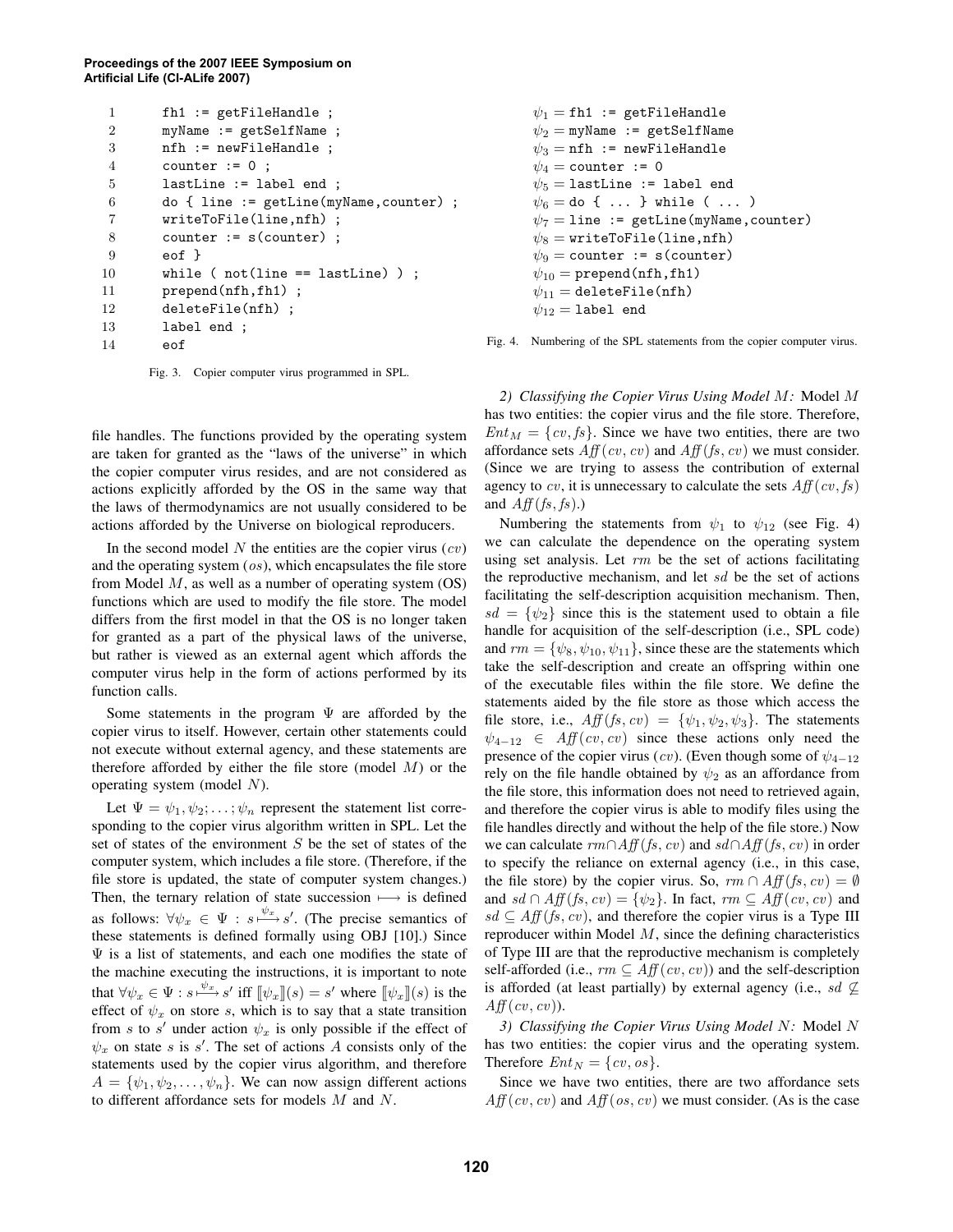with Model  $M$ , we are trying to assess the contribution of external agency to  $cv$ , so it is unnecessary to calculate the sets  $Aff(cv, os)$  and  $Aff(os, os)$ .)

Numbering the statements from  $\psi_1$  to  $\psi_{12}$  as before (see Fig. 4) we can calculate the dependence on the operating system using set analysis. Again, let rm be the set of actions facilitating the reproductive mechanism, and let sd be the set of actions facilitating the self-description acquisition mechanism. Then,  $sd = {\psi_2}$  and rm  $\{\psi_8,\psi_{10},\psi_{11}\}\,$  for the same reasons as for Model M. We define the statements (actions) afforded by the operating system as those which use operating system functions, i.e.,  $Aff(\omega s, cv) = {\psi_1, \psi_2, \psi_3, \psi_7, \psi_8, \psi_{10}, \psi_{11}}$ . The statements  $\psi_4, \psi_5, \psi_6, \psi_9, \psi_{12} \in Aff(cv, cv)$  since these actions only need the presence of the copier virus  $(cv)$ , as they do not use any OS functions. Now we can calculate  $rm \cap Aff(os, cv)$ and sd ∩  $Aff(os, cv)$  in order to specify the reliance on external agency (i.e., in this case, the operating system) by the copier virus. So,  $rm \cap Aff(f_5, cv) = {\psi_8, \psi_{10}, \psi_{11}}$  and  $sd \cap Aff(f_5, cv) = \{\psi_2\}.$  In fact,  $rm \subseteq Aff(os, cv)$  and  $sd \subseteq Aff(\mathfrak{os},\mathfrak{cv})$ , and therefore the copier virus is an Type IV reproducer within Model  $N$ , since the defining characteristics of Type IV are that the reproductive mechanism and selfdescription are afforded (at least partially) by external agency (i.e., sd,  $rm \not\subseteq Aff(cv, cv)$ ).

*4) Comparing Models* M *and* N*:* We found that for Models  $M$  and  $N$  we can categorise the copier computer virus within Types III and IV respectively.

Therefore, by changing our model for the reproductive system, we can see that the actions afforded by the external agents vary, which in turn can modify the classification we give to reproducers. In the case of the copier computer virus, using the operating system as an external agent instead of the file store changed the categorisation from Type III (non-trivial) to IV (trivial). It seems inconsistent to categorise a reproducer like the copier computer virus in the same class as a photocopy or a glider, but this apparent paradox is a result of the model choice, rather than a problem with the affordance-based approach to reproducer classification. Indeed, it may be useful to shift the line between trivial and non-trivial reproduction depending on the application, e.g., some computer viruses may be so reliant on external help that they are minimally autonomous and therefore are easily detected at run-time it would be natural therefore to classify these reproducers as trivial.

A potential practical application of model selection is in the field of computer anti-virus scanning technology, where it may be possible only to scan certain interactions between running programs and the computer system that they run on. For instance, if we were to monitor hardware interrupts only (e.g., disk input/output routines), we would be in a situation analogous to Model  $M$ , where the actions afforded by the file store (cf. hard drive) are the only potential sources of information on viral activity at run-time. If we were to monitor both the hardware interrupts and the OS function calls, then we are in a situation analogous to Model  $N$  where

all OS function use (including calls to read from or write to the file store) is afforded by external agents to the copier virus, and consequently more actions are available for the purposes of scanning for viral behaviour at run-time. This increase in dependence on external agency is reflected in the categorisation for the copier computer virus: Type III in Model M, and Type IV in Model N.

# *C. Type I Conjecture*

Reproducers that lie outside Type I necessarily lack a complete self-afforded self-description or reproductive mechanism. However, in order to complete the reproductive process they must obtain, via external agency, the reproductive mechanism and self-description which they lack. Therefore, it follows that at some point during the reproductive process, any reproducer outside Type I must form a complex which is Type I with respect to the reproducer.

For example, when the T4 bacteriophage injects its viral DNA into the host bacterium, the resulting T4-bacterium complex is Type I with respect to the T4 bacteriophage, in that the self-description and reproductive mechanism are completely afforded by the complex to itself. For the worked example in III-B, the copier virus forms a Type I reproducer when it uses the file store or operating system to obtain a sufficient reproductive mechanism and self-description. Gliders in the Game of Life become Type I when the CA transition rule, which is a reproductive mechanism, is combined with the instant state of the CA, which serves as a self-description. The modified von Neumann self-reproducing automata in Types II or III (see II-C, II-D) must form a complex by external agency which is of Type I, in order to complete their reproductive processes.

## IV. CONCLUSION

We have shown that the "classic" examples of reproduction (including biological organisms and von Neumann selfreproducing automata) can be classified within Type I. We have defined two further Types (II and III) of reproducers that lack some critical part of their reproductive machinery, and a fourth Type (IV) which has no completely self-afforded reproductive machinery, but reproduces trivially thanks to external agency (e.g., cellular automaton gliders and the photocopy). This provides a means of separating trivial reproducers (i.e., those in Type IV) from non-trivial reproducers using the theory of affordances to show the dependence on external agency. The problem of separating trivial reproducers from non-trivial reproducers was highlighted by Langton [14], and the work here suggests that the reproducers intuitively thought of as being trivial are those found in Type IV. Langton says that for non-trivial reproducers,

". . . responsibility for the production of the offspring should reside primarily within the sequences of actions undertaken by the parent structure. Note that we want to require that responsibility reside *primarily* with the parent structure itself, but not *totally*." [14]